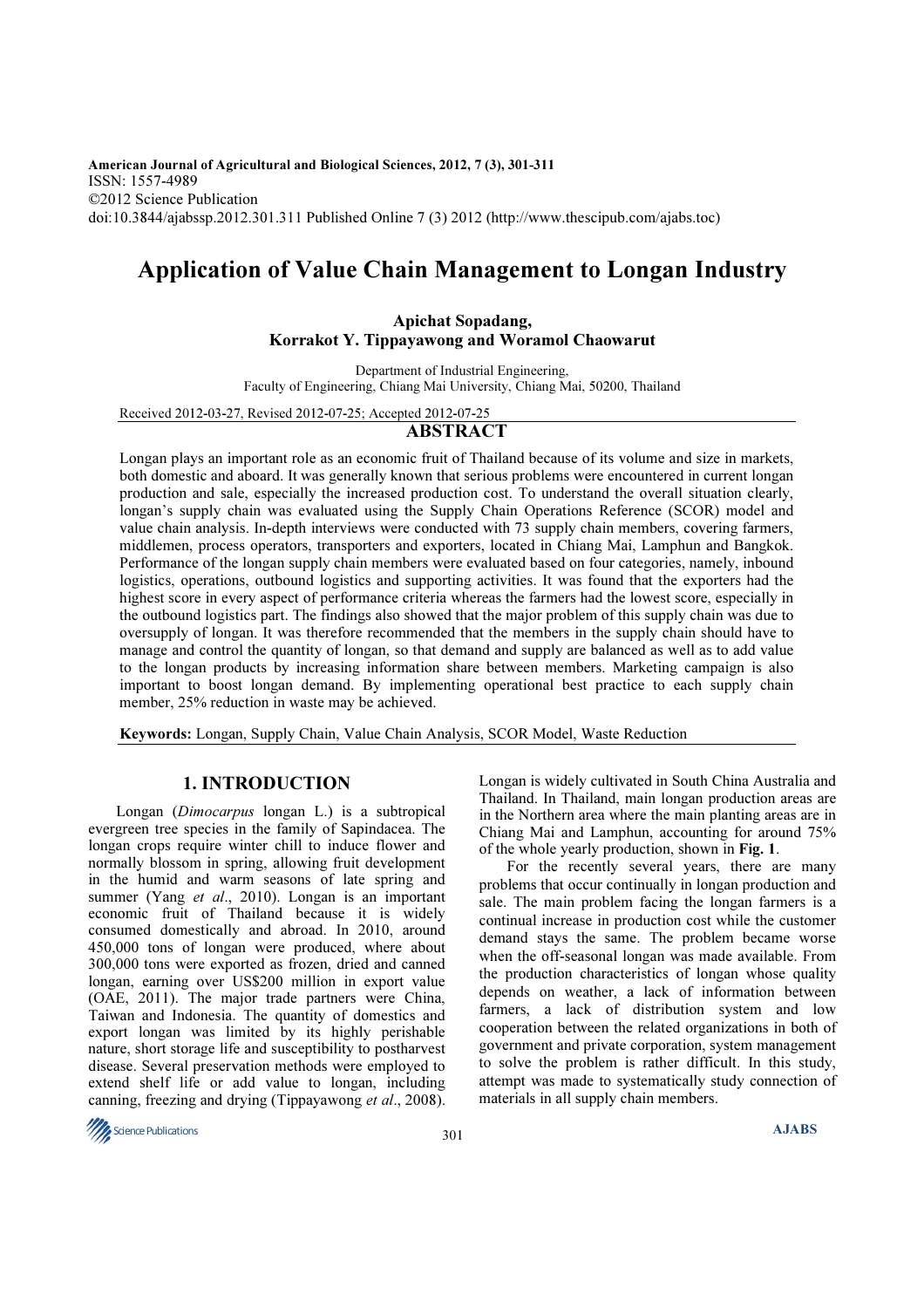

Fig. 1. Production of longan by region in 2010

This research study aims to study the characteristics of longan supply chain, identify the problem and propose ways to improve the Supply Chain Management (SCM) and logistics of longan. The outcome from this study is expected to show current situation of longan supply chain and strategy for the entrepreneurs together with government sector.

## 1.1.Literature Reviews

This study focused on the overall processes and activities in longan supply chain where SCM tools are used. Performance measurement is employed to show the strengths and weaknesses of longan supply chain so that improvement may be identified. The SCOR model and value chain analysis are used because it shows the organization in a cross function framework. The supply chain analysis using the concepts of the SCOR model and value chain could provide a capacity to increase efficiencies, business integration, responsiveness and ultimate market competitiveness.

#### 1.2.SCM and Performance Measurement

SCM is an integration and management in organizations which are bringing supply chain relationships and collaboration activities to build valueadded products and services which brings the competitiveness and sustainability (Handfield and Nichols, 1999). The supply chain consists of the activities which related to response to the customer demands, not only manufacturers and transporters but including distributors, middlemen and customers. The organizations should apply SCM because it focuses on fixing the related problems with distribution network configuration, for example, production facility, distribution center, warehouse and customer, distribution strategy which are the importance part of organization process for the plow of products and information, inventory management showing how the organizations manage their finished products to deliver to their customers and the cash-flow which can be the main problem between the supply chain members (Yaibuathet et al., 2008).

 The activities in the SCM can be divided into eights main activities, including (Procurement; Inventory management; Product design and new product development; Manufacturing; Order process; Transportation/distribution; Sales; Demand management; and Customer service). Supply chain performance is an overall performance measure that depends on the performance of the stages in supply chain (Lambert and Cooper, 2000). The performance of supply chain can be defined by the information or feedback on activities with respect to meeting customer expectations and strategic objectives (Chan, 2003), or the degree to how well the supply chain can fulfill end user requirement (Van der Vorst et al., 1998). According to Neely (2005), performance measurement is defined as the process of quantifying the effectiveness and efficiency of actions. With the fast change happening in the World, performance measurement plays an important role in SCM initiative and improvement (Xu et al., 2007) because it plays in setting objectives, goals, evaluating performance and determining future courses of actions. In recent years, performance measurement and indicators have acquired much attention from many researchers.

#### 1.3.SCOR Model

Supply Chain Operations Reference (SCOR) model released by the Supply Chain Council in 1996 has been widely studied and used in research and industry. Researchers and practitioners have found that the SCOR model is a good reference that integrates most of the business processes of an organization in a crossfunctional framework. SCOR model is based on five distinct management processes, namely Plan, Source, Produce, Deliver and Return. These five processes form the top level of the SCOR model. Each process is further decomposed into lower levels. Level two is called configuration level where a company implements its strategy by configurations. Level three is the process elements levels to fine tune the detailed operations. Level four is the implementation level that directly deals with the practices and activities (Kocaoglu et al., 2011). Top level SCOR metrics focus on five performance attributes (Bolstorff and Rosenbaum, 2007), as follows:

- Reliability: the performance related to the delivery, i.e., whether the correct product (according to specifications) is delivered to the correct place, in the correct quantity, at the correct time, with the correct documentation and to the right customer
- Responsiveness: the speed at which a supply chain provides the products to customers
- Flexibility: the agility of a supply chain to respond to market changes in demand in order to gain or maintain its competitive advantage

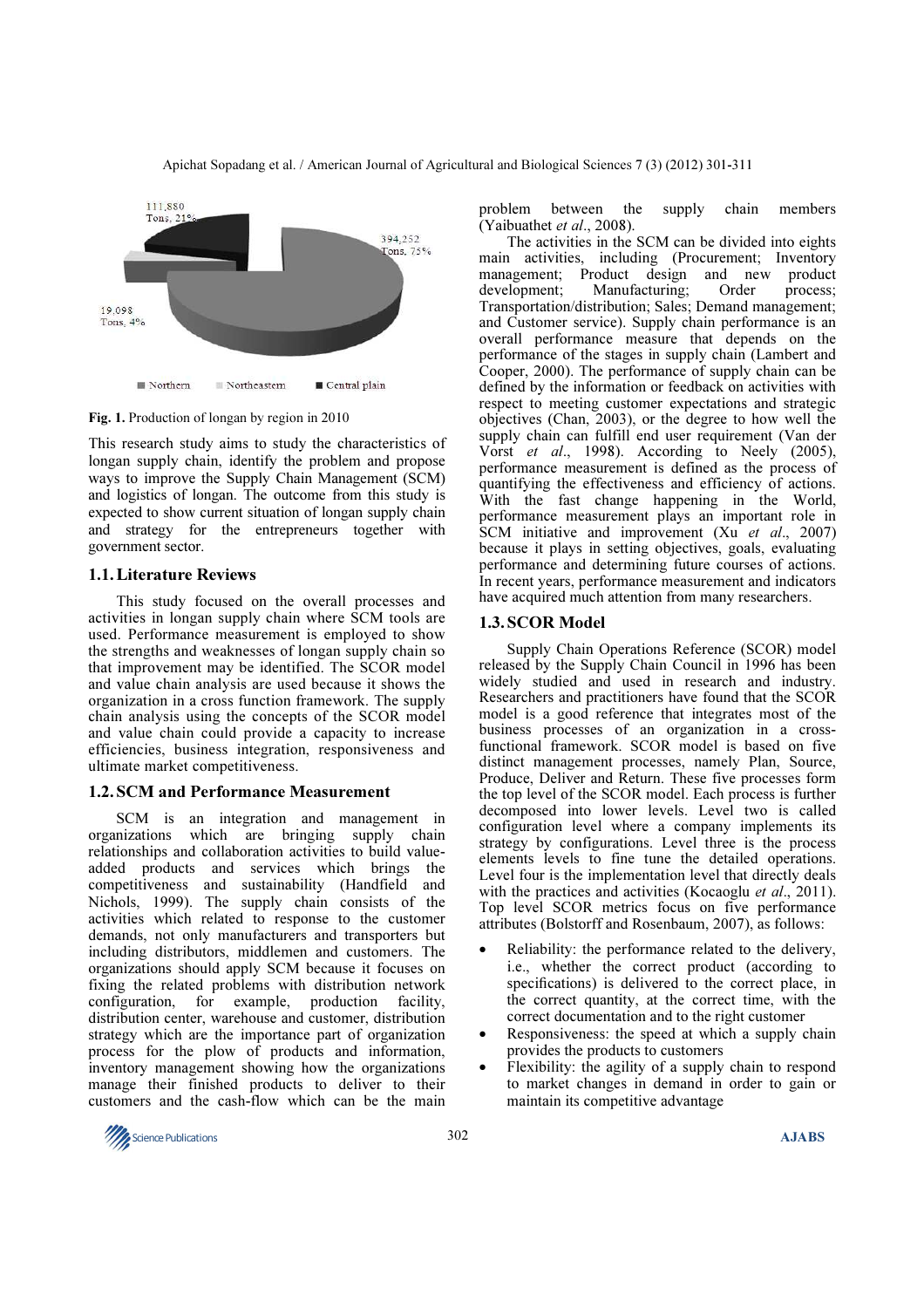• Cost: all the costs related to the operation of a supply chain

#### 1.4.Asset Management Efficiency

 The efficiency of an organization in managing its resources to meet demand. This includes the management of all the resources: fixed and working capital.

 The SCOR model offers the companies with a feature which shows how the processes from start to end can be improved. It also has the standard process definitions and metrics that suitable for all types of business conditions and operations (Bolstorff, 2002; 2003). When compared with ISO 9000, the benefit of SCOR model is to enable companies to manage operational and financial performance, while the ISO 9000 scope does not consider about accounting and finance functions (Reichardt and Nichols, 2003). Previous studies indicated that the SCOR model can be modified to be suitable with different industry context for supply chain performance measurement proposed. Hwang et al. (2008) proposed a network-topology structure of Cycle Quality Chain Operations Reference (CQCOR) based on SCOR model. This newly-developed model has been employed in evaluating performance of sourcing process in Taiwan's TFT-LCD industry. Moreover, Lai et al. (2002) combined the SCOR model with other performance measurement models to construct measurement instrument for evaluating supply chain performance in transportation business. The implementation of SCOR model has also been found in agro-product industry. The benchmarking concept of SCOR model was highlighted to generate a framework for measuring logistics performance in Argentinean wine industry (Garcia et al., 2012).

 Although several implementations of the SCOR model are detected in different industry contexts, their obvious implementation in agro-product has been rather limited. Therefore, the analysis of longan supply chain with the concept of SCOR model is proposed in this research study.

#### 1.5.Value Chain Analysis

The value chain is a business model that enables the organizing of operations around the value adding activities that result in a better service or product. The proposed model thus benefits from a sound business principle for organizing activities (Porter, 1985). Value chain analysis describes the activities within and around an organization and relates them to an analysis of the competitive strength of the organization. Therefore, it evaluates which value each particular activity adds to the organizations products or services. This idea was built upon the insight that an organization is more than a random compilation of machinery, equipment, people and money. Only if these things are arranged into

systems and systematic activates, it will become possible to produce something for which customers are willing to pay a price. Mentzer *et al.* (2001) argues that the ability to perform particular activities and to manage the linkages between these activities is a source of competitive advantage. The goal of these activities is to offer the customer a level of value that exceeds the cost of the activities, thereby resulting in a profit margin. The primary value chain activities are (Rieple and Singh,  $2010$ :

- Inbound logistics: the receiving and warehousing of raw materials and their distribution to manufacturing as they are required
- Operations: The processes of transforming inputs into finished products and services
- Outbound logistics: The warehousing and distribution of finished goods
- Marketing and sales: The identification of customer needs and the generation of sales
- Service: The support of customers after the products and services are sold to them

These primary activities are supported by:

- The infrastructure of the firm: Organizational structure, control systems, company culture
- Human resource management: Employee recruiting, hiring, training, development and compensation
- Technology development: Technologies to support value-creating activities
- Procurement: Purchasing inputs such as materials, supplies and equipment

 The value chain analysis has been implemented in various agro-product sectors such as organic cotton, sugar or wine industry (Higgins et al., 2007; Ponte and Ewert, 2009; Rieple and Singh, 2010). Different activities in value chain of Indian organic cotton were analyzed to realize where and how value is added in each stage of production. Afterward, the opportunity for value addition which is currently missed is pointed out. From the study, the inefficiency or ineffectiveness activities are identified thorough a systematic categorization then the improvement is suggested for better value creation in the processes within the chain (Rieple and Singh, 2010). Value chain research in sugar industry is conducted in various aspects. Higgins et al. (2006) categorizes sugar value chain research into two entities, which are logistical and non-logistical which are logistical and non-logistical opportunities. The development and application of model to improve the combined scheduling of harvesting and transport activities to achieve desire supply of cane to the mill at the least cost is one of the notable logistical opportunities. These included those by Higgins et al. (2004) for the Australian sugar industry, Yosnual and Subsomboon (2004) for Indonesia and Perry and Wynne (2004) for South Africa. In the context of non-logistical opportunities, many

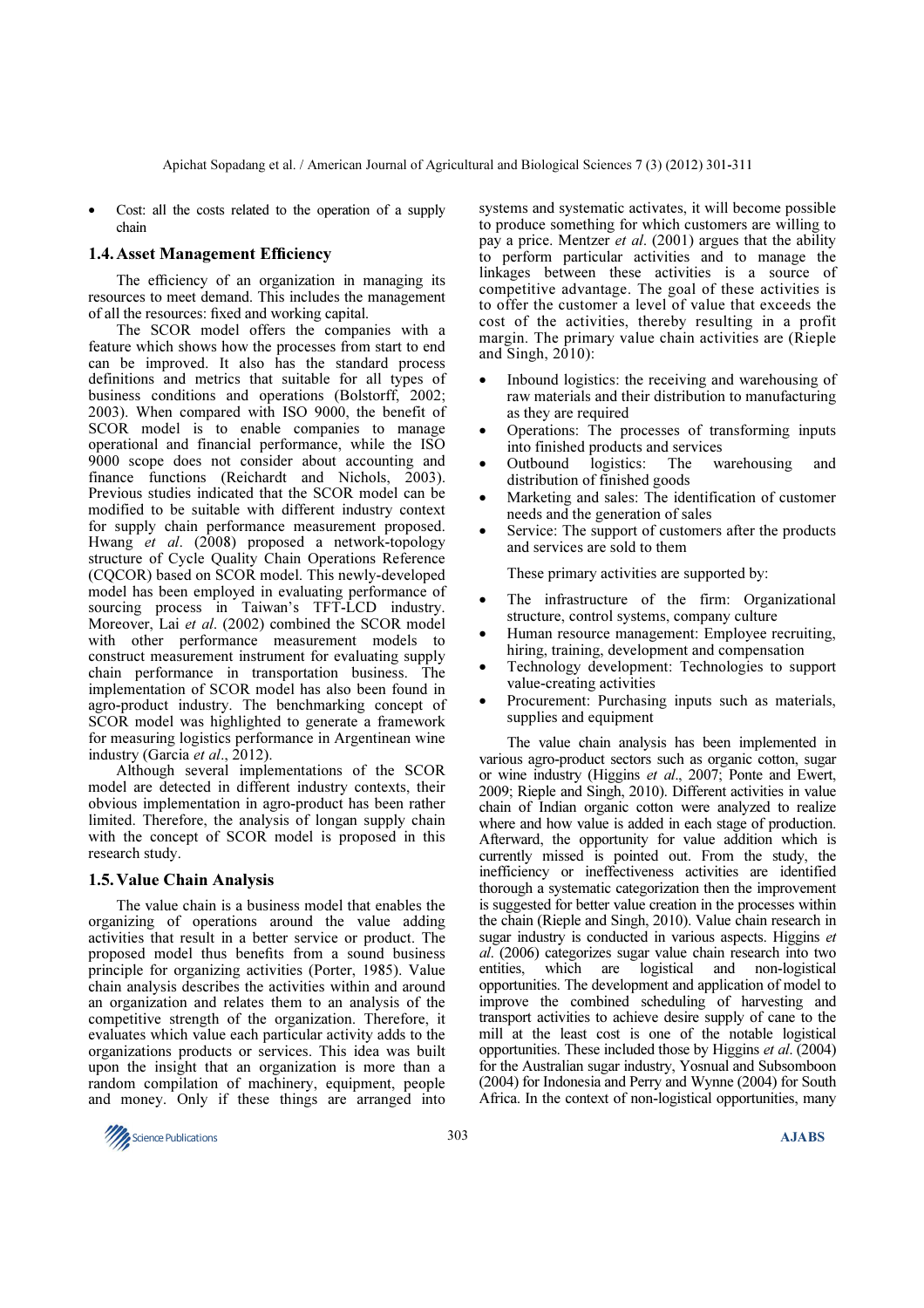researches focused on implementing information technologies for better value chain management technologies for better value chain management (Ramingwong et al., 2011). Crane and Flemming (2003) indicated that the use of information technology to improve chain decision making has considerable potential in sugar industry around the world. In South African wine industry, the concept of Global Value Chain (GVC) has been employed in order to "upgrade" this industry level. However, upgrading South African wine is more complex than just improved product quality, better process or some functional upgrading. Such improvements have co-existed with demand for higher volume of basic quality of wines and increase demand of bulk delivery, shorter lead times and higher flexibility in delivering to buyer specifications (Ponte and Ewert, 2009).

 Although the value chain researches in agroproducts are extensive, their applications to longan chains have been rare. Similar value chain analysis techniques in previous researches could be modified to implement to Thailand longan industry.

## 2. MATERIALS AND METHODS

 The data collection process involved supply chain members of longan production, mainly in the Northern of Thailand. Those included were farmers, middleman, driers, transporters and exporters. Initially, the value

chain of longan supply chain members was analyzed. Then, the performance evaluation was conducted on both main and supporting activities of each member. They were categorized into four perspectives, namely, inbound logistics, operations, outbound logistics and supporting activities. At this stage, the in-depth interview was conducted with 73 members located in Chiang Mai, Lamphun and Bangkok. Some parts of interview results were outlined into value chain model. Figure 2 shows the overall processes and members in the longan supply chain. The main path for longan distributions to final consumer is thought to be via collectors in the provincial level, local level or cooperative. After collection, longan is sold to the wholesale market and distributes to the final consumer afterwards. For exporting longan, it has to be broiled with sulfur dioxide for self life extension, prior to export to modern trade.

The longan value chain model focuses on the vities which include material procurement, activities which include material procurement, production process transportation and customer service. This model emphasizes increased competitive ability by analyzing and increasing value from each activity. Value chain model shows connection of activities which increase value for the supply chain in both external and internal processes in competition.



Fig. 2. Longan value chain model

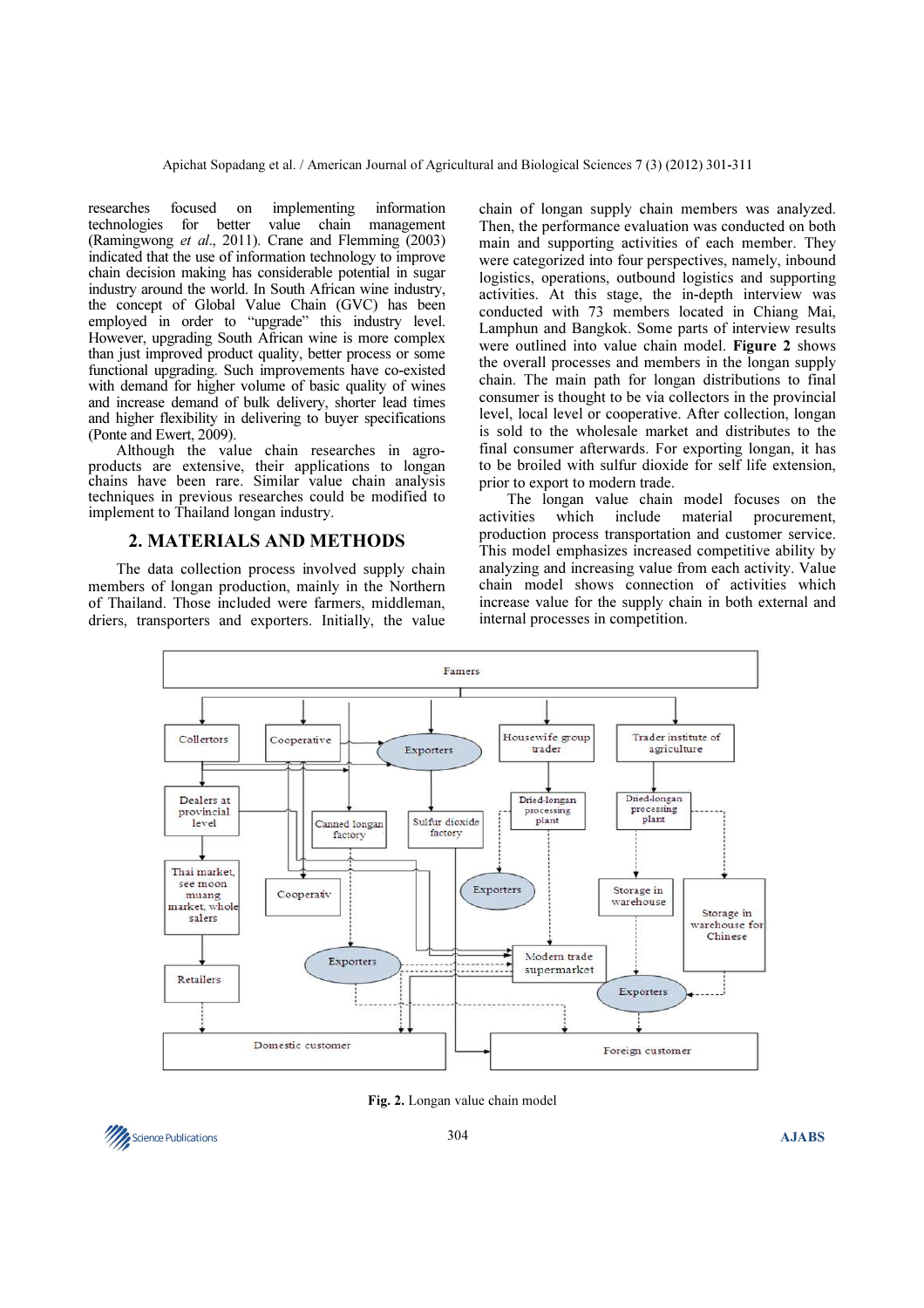

Fig. 3. Competitive development based on value chain concept



Fig. 4. Value chain of longan

Development of competition is based on applying the concept of the value chain. The basic factors are supporting factors from related organization, internal factor of organization, relationship with other members, shown in Fig. 3. The main purpose for this research was to develop and strengthen the supply chain that is able to respond quickly to customer needs. In the current operation, the members in supply chain work independently, having no combined strategy between them.

 In the performance measurement, the activities in the longan supply chain were considered. In this part, the activities were classified into two parts; primary activity and supporting activity (Fig. 4). The primary activity represents activity which affects the value in the product or service to consumer directly, consisting of five main activities:

- Inbound logistics, this activity represent the preparation material before production, for example receiving material from suppliers or material storage
- Operation, it is an activity which related to production processes, for example processing product or packaging
- Outbound logistics. After production process, next step is transportation to other members in supply chain which are wholesalers, retailers and final consumer
- Marketing and sales, this part is about identify and analyze the consumer requirement and transfer into the information to production plan or production mix and publicize product or service information.
- Service, this activity happens after trading, for example after-sales service

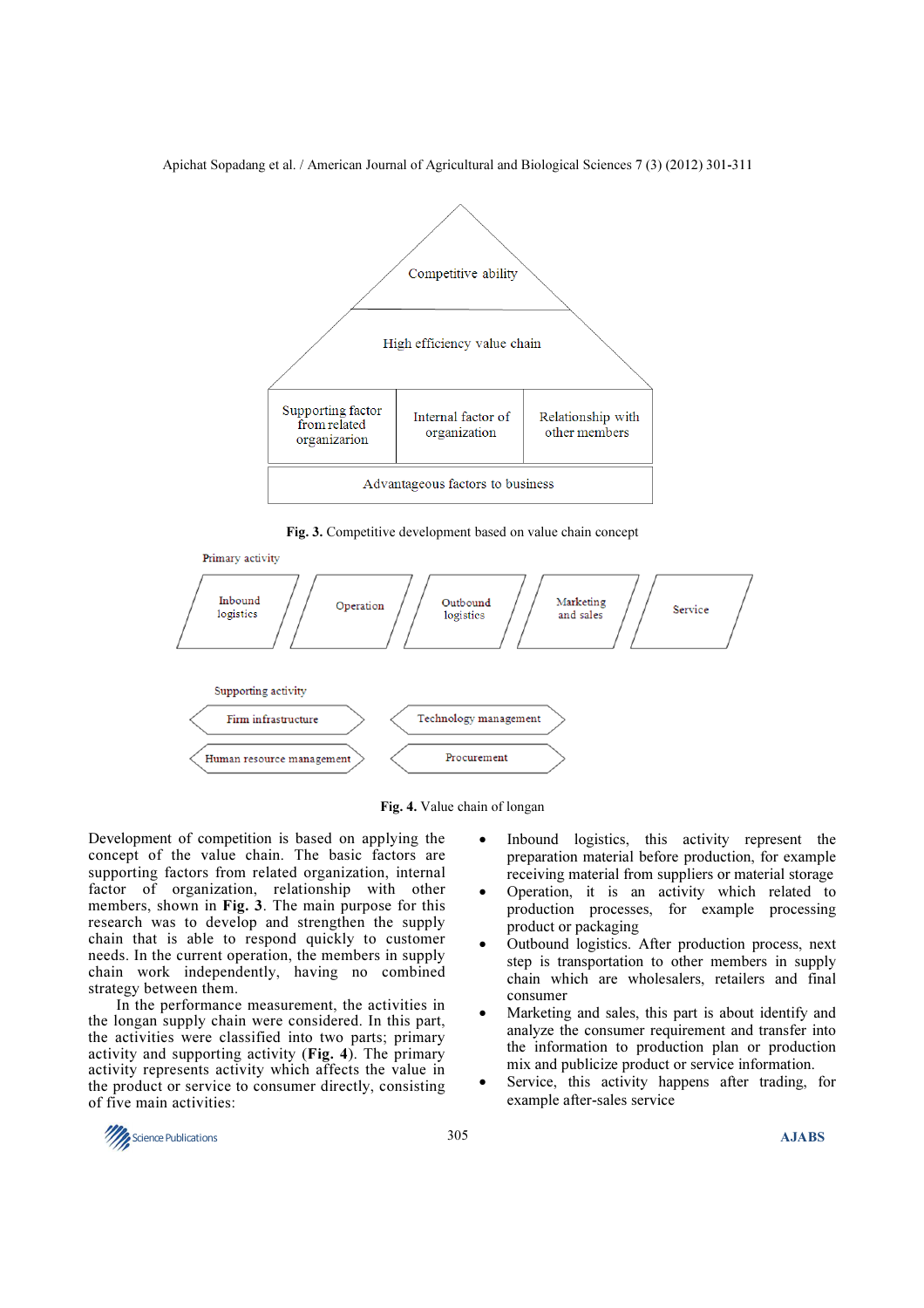|                     | <b>Table 1.</b> The KPIs for performance measurement of collectors                                |
|---------------------|---------------------------------------------------------------------------------------------------|
| Inbound logistics   | -Clearly identify the customers and indentify service and products by customers                   |
|                     | -Information sharing with customers and effective channels for sharing information with them      |
|                     | -Satisfaction measurement and application                                                         |
|                     | -Customer complaints management                                                                   |
|                     | -Effective communication in requirement and complaints from customers to operators                |
|                     | -Identify the different, advantage and disadvantage with the competitor for customer fulfillment  |
|                     | -Reasonable price which can fulfill the requirement and compete with others                       |
| Supplier management | -Fresh longan providing                                                                           |
|                     | -Quality measurement of longan                                                                    |
|                     | -Storage                                                                                          |
|                     | -Longan procurement                                                                               |
|                     | -Supplier assessment                                                                              |
|                     | -Control                                                                                          |
| Operation           | -Production quantity                                                                              |
|                     | -Production time                                                                                  |
|                     | -Processing                                                                                       |
|                     | -Quality standard                                                                                 |
|                     | -Packaging                                                                                        |
|                     | -Maintenance                                                                                      |
|                     | -Networking                                                                                       |
| Outbound logistics  | -Marketing                                                                                        |
|                     | -Deliver pattern                                                                                  |
|                     | -Type of vehicle                                                                                  |
|                     | -Delivery provider assessment                                                                     |
|                     | -Quantity of delivered product                                                                    |
| Supporting factors  | -There is effective systematic in quality management                                              |
|                     | -There is effective systematic in financial management                                            |
|                     | -There is systematic staff training                                                               |
|                     | -There is government or private funding sources for systematic support.                           |
|                     | -There is other government or private sector organization to support the physical infrastructure. |
|                     | -There is other government or private sector organization to support social capital.              |
|                     | -There is other government or private sector organization to worker support                       |

Table 1. The KPIs for performance measurement of collectors

 The members in the supply chain were divided into five main groups The KPIs for each member are different, depending on their operations. The examples of KPIs for collectors are shown in the Table 1.

## 3. RESULTS

#### 3.1. Performance Measurement

For the measuring KPIs, different questionnaires and interviews were used according to grouping of members in the supply chain. There are five levels of KPIs in performance measurement. The fifth level with 5 point is the full mark. Identifications of each level are shown in Table 2. The measurement results of 5 main groups of longan supply chain members are summarized. Points were normalized by the best practice for each activity in the longan value chain model; hence results can be compared between different organizations.

## 3.2. Farmers

The farmers' group measurement result is shown in Fig. 5. Four main activities; inbound logistics, operation, outbound logistics and supporting were measured. The results show that the farmers get the best point in inbound logistics because of their experience in longan



cultivation. This is because Thailand is agrarian country, so characteristics, behavior and basis in planting are suitable with environment. The reasons why other activities receive lower points than inbound logistics are that most farmers choose to ignore communication. They are not familiar with modern communication technology.

## 3.3. Collectors

Also shown in Fig. 5, the overall performance of collectors shows that most collectors manage the same level, in term of operation. This is because the operations of the collectors are simply to collect and inspect longan from the farmers. Farmers operation is more complicated because it consists of many procedures for planting. The collectors operation is rather short per year. The highest point obtained is inbound logistics where the main operation of collectors is communication with other member in longan supply chain such as farmers or processing plant. Effective transportation is the main KPIs of collectors which related directly to inbound and outbound logistics. If we consider the result in the term of operation, the average point is lowest. Suitable management was lacking in term of finance and place. Information sharing is non-existent.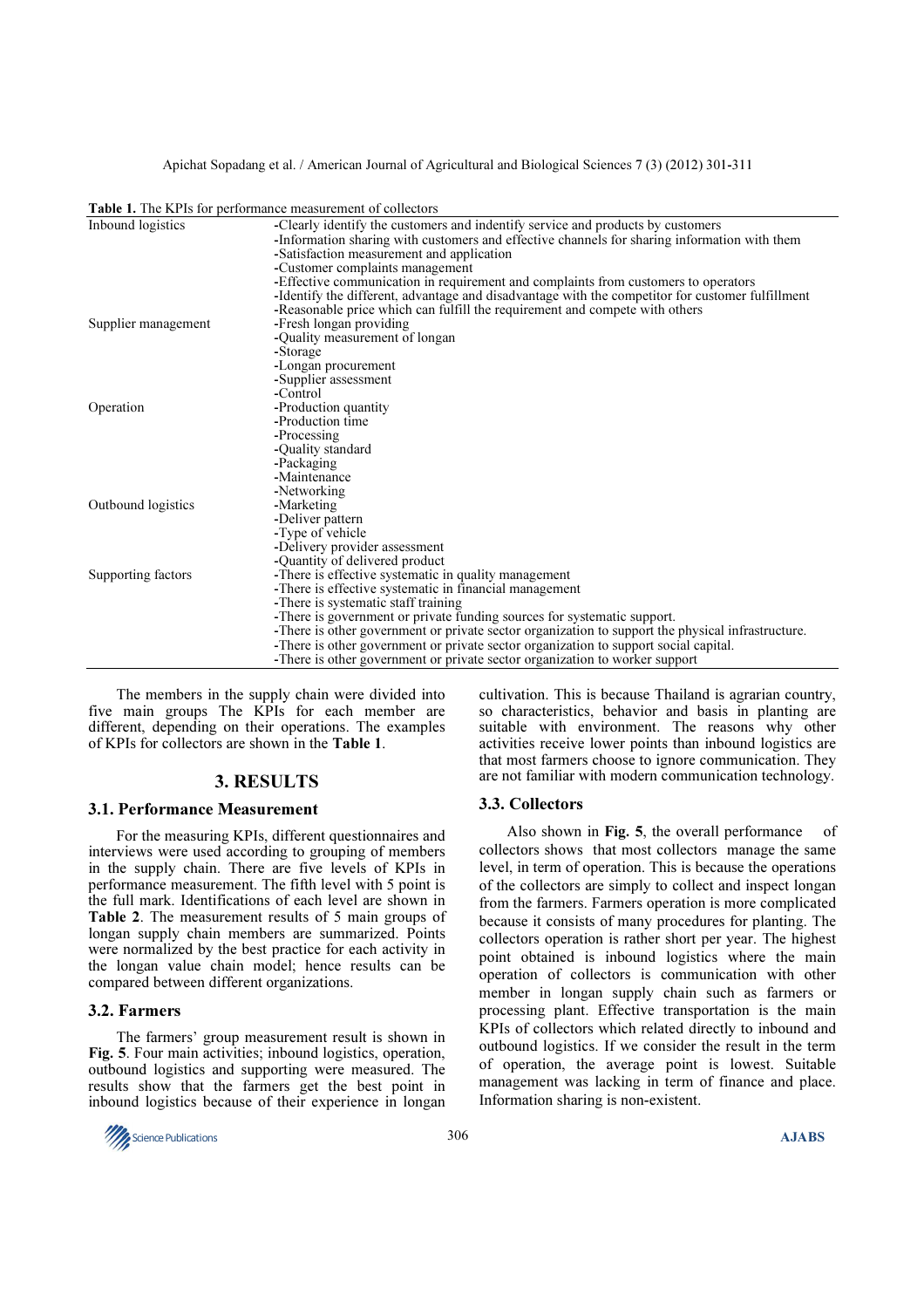| Bad: no practice or pattern of practice is bad or working concept has bias which affects work or improvement<br>Fair: practically no practice or no pattern of practice or working concept has bias which affects work or improvement<br>Moderate: some practice in the moderate level, no express an opinion<br>Good: usually practice and contain good guideline for working |  |
|--------------------------------------------------------------------------------------------------------------------------------------------------------------------------------------------------------------------------------------------------------------------------------------------------------------------------------------------------------------------------------|--|
|                                                                                                                                                                                                                                                                                                                                                                                |  |
|                                                                                                                                                                                                                                                                                                                                                                                |  |
|                                                                                                                                                                                                                                                                                                                                                                                |  |
|                                                                                                                                                                                                                                                                                                                                                                                |  |
| Very good: good practice, good working concept and always practice                                                                                                                                                                                                                                                                                                             |  |



Fig. 5. The performance result of longan supply chain members

# 3.4. Processing Plants

The processing plants can be measured by six main activities; inbound logistics, operation, outbound logistics, customer management, supplier management and supporting factors. It was found that the processing plants are best in outbound logistics, followed by inbound logistics while the worst one is operation. This may be due to the variety of procedures in processing plants. The standard practice is not in the same direction and the storage is different for different products. These factors affect quality, time and cost. For the outbound logistics, it was found to be in good level because certain standards from the customer requirement, for example package and packaging time are followed strictly.

# 3.5. Transporters

The transporters are related to four main activities which are outbound logistics, operation, supporting and marketing and sales. The inbound logistics activity cannot be measured because the activities cannot be separated from operation activities clearly. In term of operation and inbound logistics, the sample organizations were found to manage well. They have to provide effective transportation as good as they can. The other activities appeared to have similar level to other supply chain members. The organizations still ignore applying suitable management and information sharing.

#### 3.6. Exporters

Overall results show that the sample organizations obtain similar point for four activities. This is because the

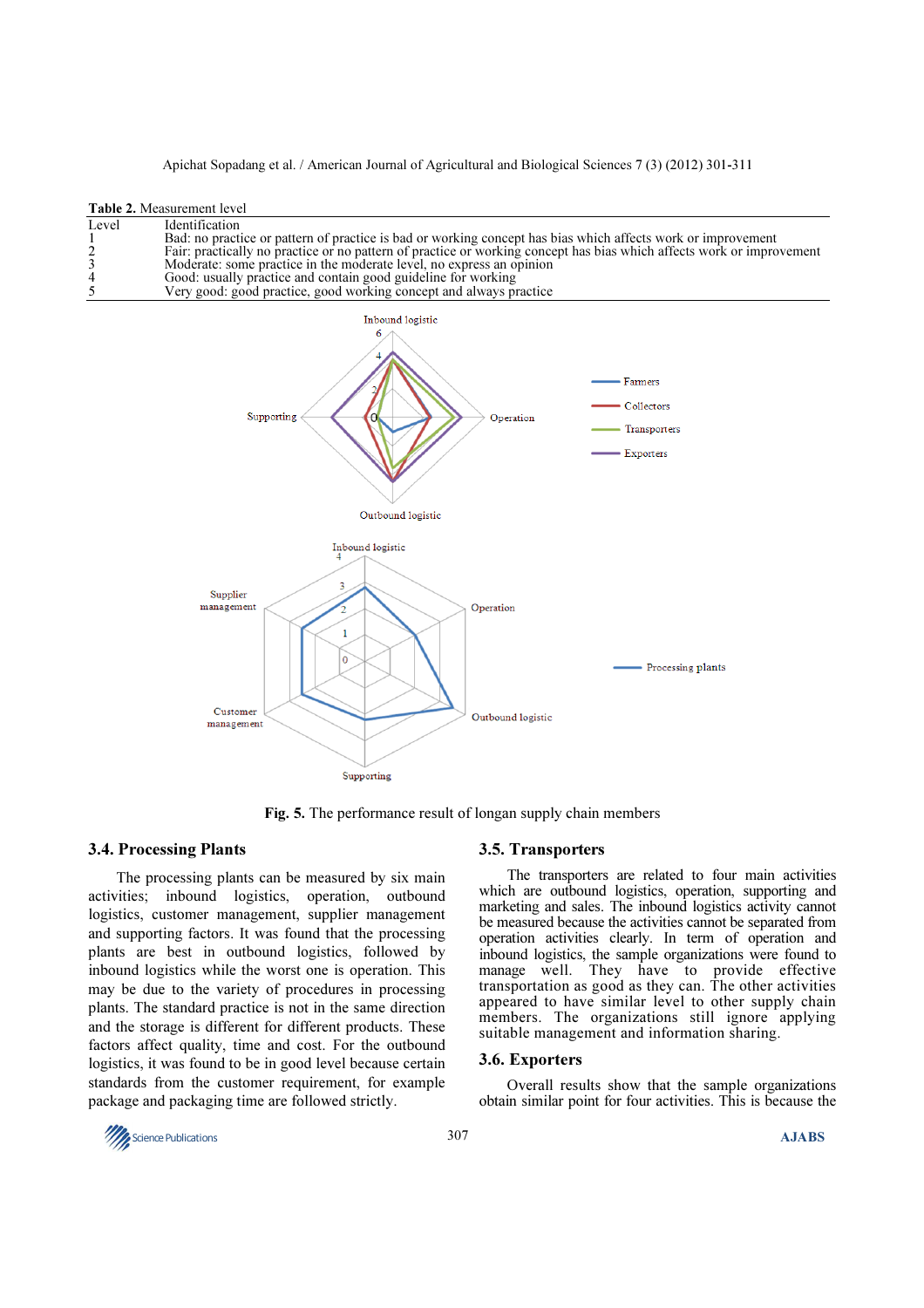export procedures are not complicated and they have their standard procedures to follow according to trading rules. Accurate communication is the first priority since the operations of exporters are related directly to inbound and outbound logistics. There is no step in processing product.

## 4. DISCUSSION

 The measurement is concluded in Fig. 6. The problems which occurred in the longan supply Chain were from members and between members of the supply chain. Most members have the same problem which is the lack of management both in production knowledge and labor. For example, production knowledge in farmers' part and processing knowledge in collectors' part were not shared. But, in the exporters' part, the main problem is about the export procedure to destination countries such as importing procedures and Non-Tariff Barriers (NTB). The main problem between the members is no information sharing which led to many other problems.

## 4.1. Improvement Options

## 4.2. Loss reduction in the Longan Supply Chain

Loss from the supply chain can be assorted in many types, depending on the characteristics of organizations. All losses affect operation cost. If the organizations are aware of loss reduction in both of time and cost term, the operation cost will be decreased. This study will present some examples of loss reduction in exporting fresh longan. The loss from exporting longan occurs in many processes, but the main loss is in the harvesting process. The loss and loss reduction are shown in Fig. 7. It indicates that the result relies on most of the maintenance procedures. As long as the farmers are capable of keeping up the improvement of the maintenance regulations, the products will be high in quality. The improvement can proceed by collecting data from those who have experienced in the most minimized damage. Procedures such as well-managed fertilizing, regularly performed soil inspection is effective. When the fruition of longans is about 50-60 longans per bud, the appropriate equipment to harvest must be used. The personnel who are experienced, well trained in size qualifying and acid check for the unqualified longans to assure that there is no acid are also effective to the procedures. On the other hand, communication between the clients and the collectors is also necessary in order to improve the farmer's potential to the client's expectation. The collectors should operate with qualified personnel that can point out experienced candidates, keep the knowledge of longan qualification bequeathing and also can create motivation for personnel to follow procedures. General ways to improve the efficiency of longan supply chain management for members in the supply chain and the government sector may be divided into three main sectors, as follows:

- Operation and management
- **Marketing**
- **Product**

 By implementing supply chain member's best practice, improved harvesting procedure could reduce around 30% of waste cost. Moreover, 20% of cost was also trimmed down from better grading process. The main problem is the over-supply of longan, so the members in the supply chain have to manage and control the quantity of longan as well as to add value to the longan products. Additionally, marketing campaign is also important to increase and support longan demand.

#### 4.4. Improvement in Operation and Management

Long term operation planning should be carried out. The farmers must succeed in quality production. The plant management should be provided because it can help in product control. The product should be supplied all year round, along with promoting the off-seasonal longan plantation. Advantage and methodology of offseasonal longan should be promoted. Off-seasonal longan can help decreasing financial risk. Cultivation of alternative crops for example, home-grown vegetable or plant for animal feed should also be supported. The famers will earn extra income throughout the years.

#### 4.5. Improvement in Marketing

Fresh longan consumption should be promoted domestically. At present, fresh longan consumption is quite low because of the Thai belief that fresh longan is a cause of apthous ulcer. Therefore, strategy for fresh longan promotion should be generated and implemented. This promotion will focus on the advantage of longan and enlarge domestic market. The government offices can take active role in this support. Furthermore, the government should also concern about foreign market. Nowadays, the main foreign market is China with only 10% export to other countries in Asia. The government may act as middle men to expand fruit market to other countries, possibly to Europe, Japan, India and Indonesia.

## 4.6. Product improvement

Low longan selling price is from over-supply of longan. Strengths and weaknesses should be evaluated to identify ways to increase value of longan. Processing is one way to increase the value and quality to consumer. It can also produce variety of products and prolong self-life. From many studies on fruit processing, there are many useful methods that can be utilized. This is the great opportunity to expand market of longan which can increase demand and value of longan.

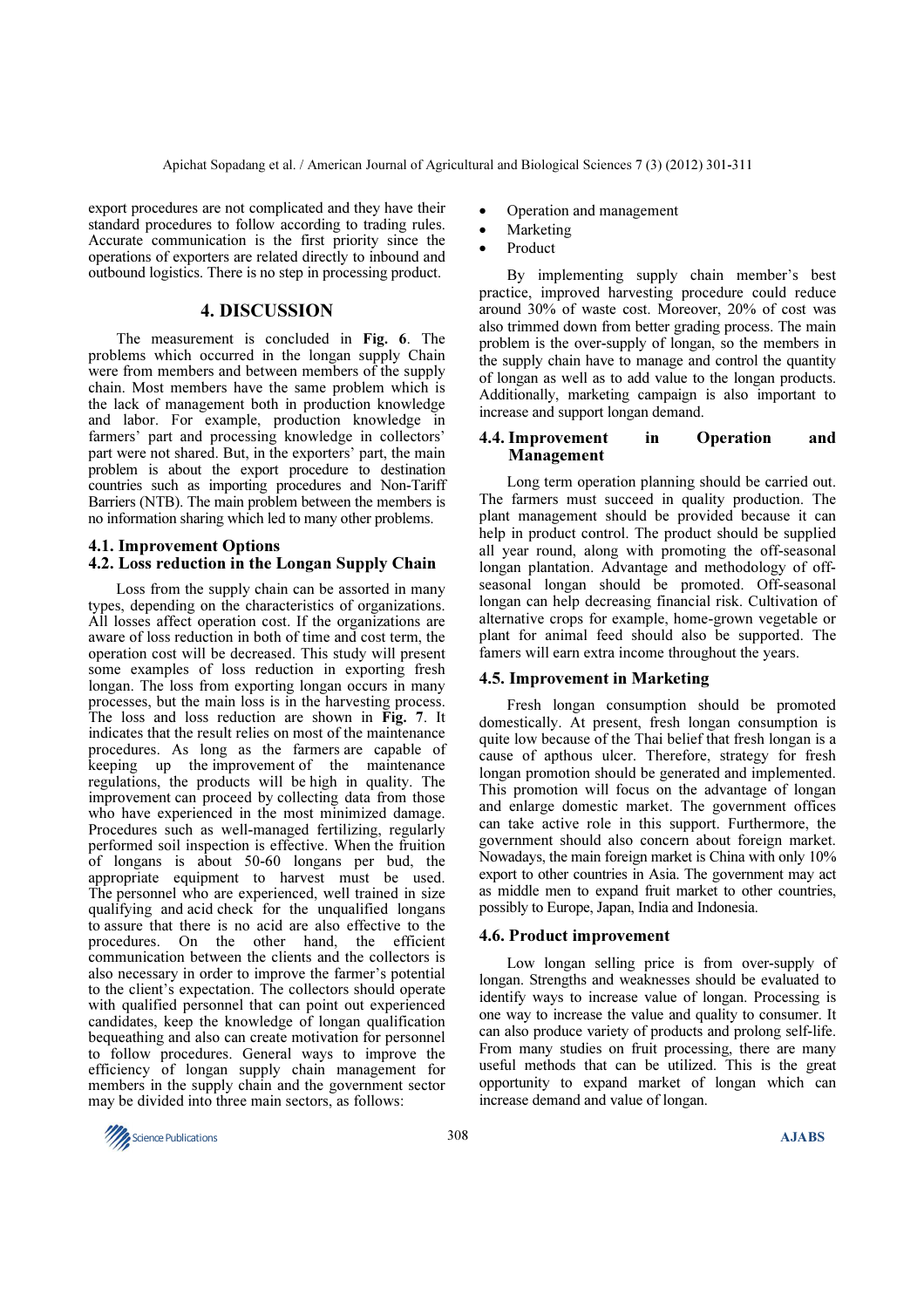

Fig. 6. Problem in longan supply chain



Fig. 7. Node of supply chain of fresh export longan

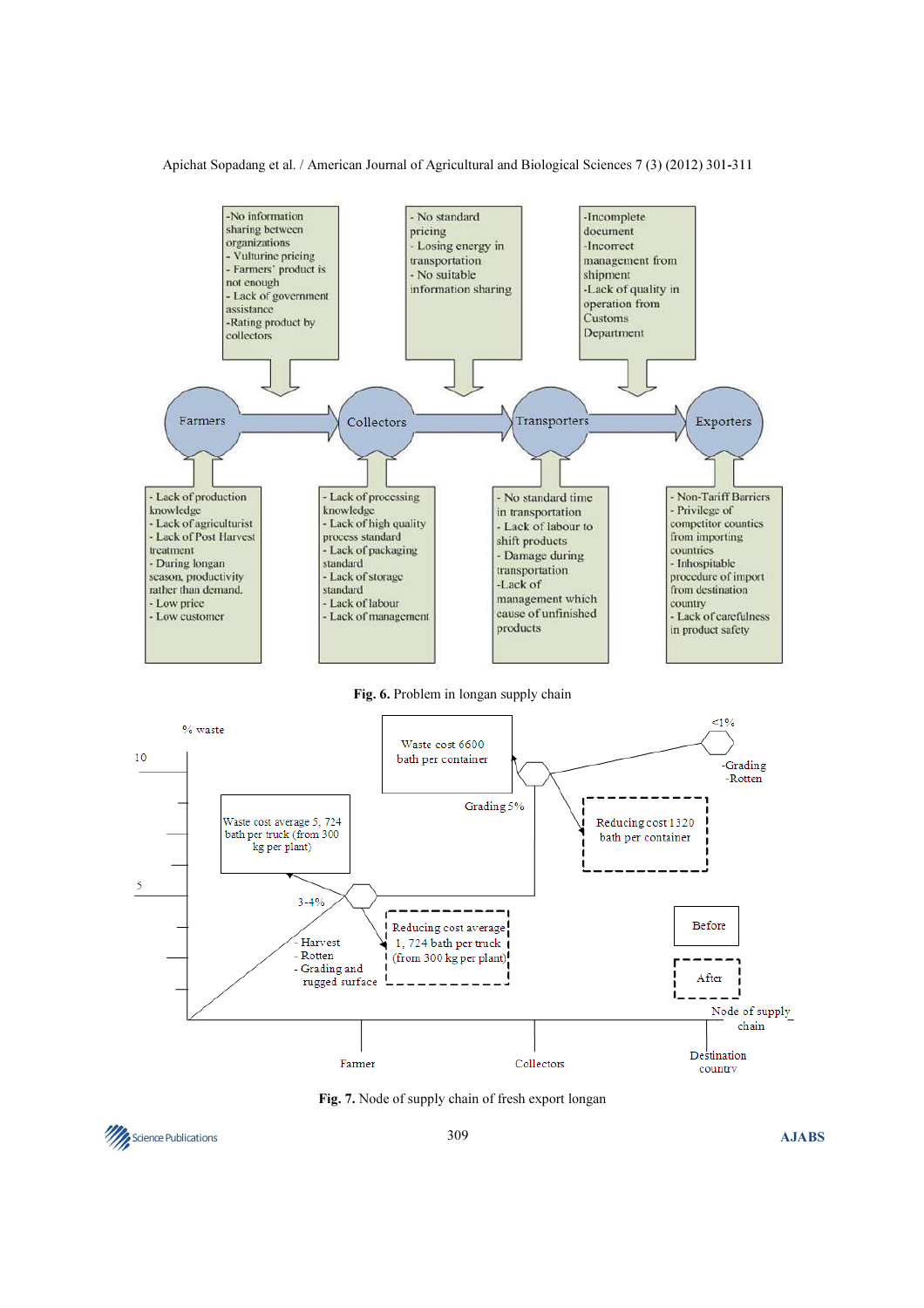# 5. CONCLUSION

 In this study, current structure of the longan supply chain management has been studied. The problems encountered by the supply chain members were identified. Efficiency according to value chain model has been evaluated. Improvement options to increase efficiency of longan supply chain management have been proposed and discussed. Improvements in three sectors are needed. They are cultivation of off-seasonal longan, creation of a new market, adding value of longan and creating variety of longan products. Further research is still needed to increase efficiency of longan supply chain management, such as application of communication technology to enable information sharing or knowledge in off-seasonal planting. This research may contribute greatly to the study of value chain management of other economics crops for better value creation.

# 6. ACKNOWLEDGEMENT

 This study is financially supported by the Commission on Higher Education's National Research University Project.

# 7. REFERENCES

- Bolstorff, P., 2002. How does SCOR Measure up. Supply Chain Technol.
- Bolstorff, P., 2003. Measuring the Impact of supply Chain Performance. Logistics Today.
- Bolstorff, P. and R.G. Rosenbaum, 2007. Supply Chain Excellence: A Handbook for Dramatic Improvement Using the Scor Model. 1st Edn., AMACOM Div American Mgmt Assn, New York, ISBN-10: 0814409261, pp: 277.
- Chan, F.T.S., 2003. Performance measurement in a supply Chain. Int. J. Adv. Manufacturing Technol., 21: 534-548.
- Crane, J.A. and G.F. Flemming, 2003. Improving information flows in the sugar industry supply chain: the Mackay sugar web portal. Int. Sugar J., 105: 515-519.
- Garcia, F.A., G.M. Martin, C. Mauricio, M. Laure and Q. F. Raymundo, 2012. A framework for measuring logistics performance in the wine industry. Int. J. Prod. Econo., 135: 284-298. DOI: 10.1016/ j.ijpe.2011.08.003
- Handfield, R.B. and E.L. Nichols, 1999. Introduction to Supply Chain Management. 1st Edn., Prentice Hall, New Jersey, ISBN-10: 0136216161, pp: 183.
- Higgins, A., P. Thorburn, A. Archer and E. Jakku, 2007. Opportunities for value chain research in sugar industries. Agric. Syst., 94: 611-621. DOI: 10.1016/j.agsy.2007.02.011
- Higgins, A., G. Beashel and A. Harrison, 2006. Scheduling of brand production and shipping within a sugar supply chain. J. Operational Res. Soc., 57: 490-498. DOI: 10.1057/palgrave.jors.2602025
- Hwang, Y.D., Y.C. Lin and J. Lyu Jr., 2008. The performance evaluation of SCOR sourcing processthe case study of Taiwan's TFT-LCD industry. Int. J. Prod. Econ., 115: 411-423. DOI: 10.1016/j.ijpe.2007.09.014
- Higgins, J.D., S.J. Armstrong, F.C.H. Franklin and G.H. Jones, 2004. The Arabidopsis MutS homolog AtMSH4 functions at an early step in recombination: Evidence for two classes of recombination in Arabidopsis. Genes Dev., 18: 2557-2570. DOI: 10.1101/gad.317504
- Kocaoglu, B., B. Gulsun and M. Tanya, 2011. A SCOR based approach for measuring a benchmarkable supply chain performance. J. Intel. Manufact., DOI: 10.1007/s10845-011-0547-z
- Lai, K. H., E.W.T. Ngai and T.C.E. Cheng, 2002. Measures for evaluating supply chain performance in transport logistics. Trans. Res. Part E: Log. Trans. Rev., 38: 439- 456. DOI: 10.1016/S1366-5545(02)00019-4
- Lambert, D.M. and M.C. Cooper, 2000. Issues in supply chain management. Indus. Marketing Manag., 29: 65-83. DOI: 10.1016/S0019-8501(99)00113-3
- Mentzer, J.T., W. Dewitt and J. S. Keebler, 2001. Defining supply chain management. J. Bus. Logistics, 22: 1-25. DOI: 10.1002/j.2158- 1592.2001.tb00001.x
- Neely, A., 2005. The evolution of performance measurement research: Developments in the last decade and a research agenda for the next. Int. J. Operations Prod. Manag., 25: 1264-1277. DOI: 10.1108/01443570510633648
- OAE, 2011. Import-Export Statistics. Office of Agriculture Economics.
- Perry, I.W. and A.T. Wynne, 2004. The sugar logistic improvement programmed (slip): an initiative to improve supply chain efficiencies in the South African sugar industry. Int. Sugar J.